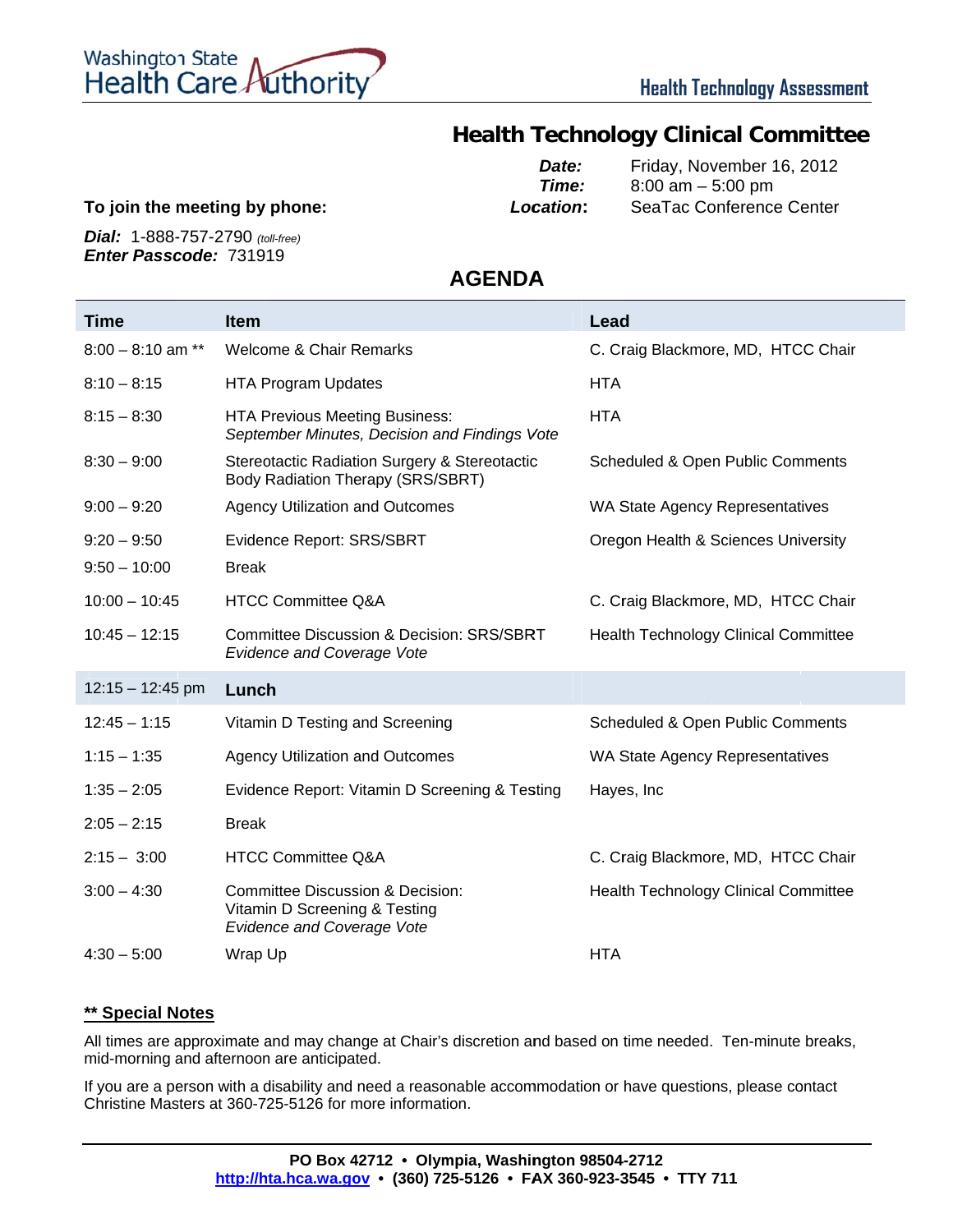

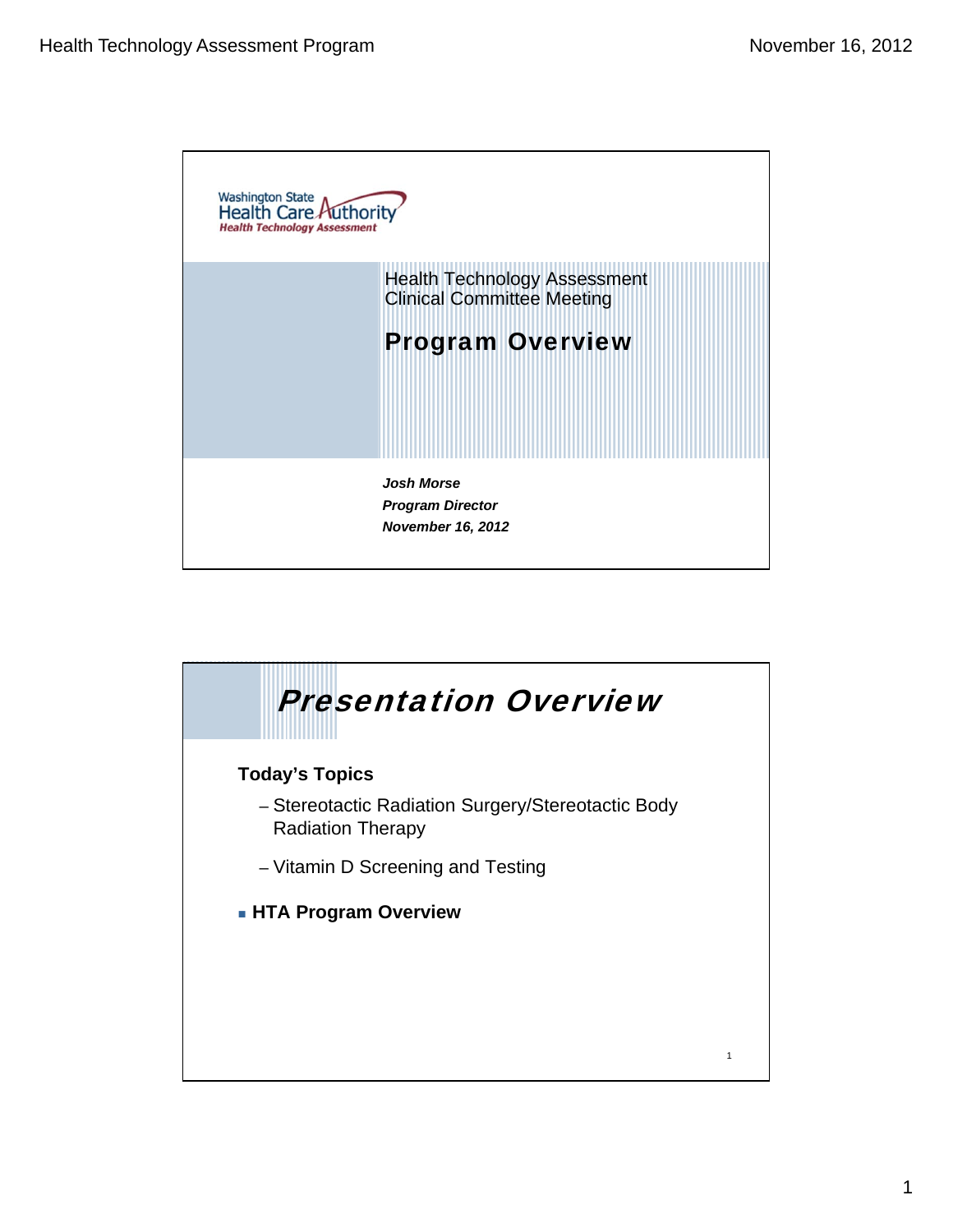

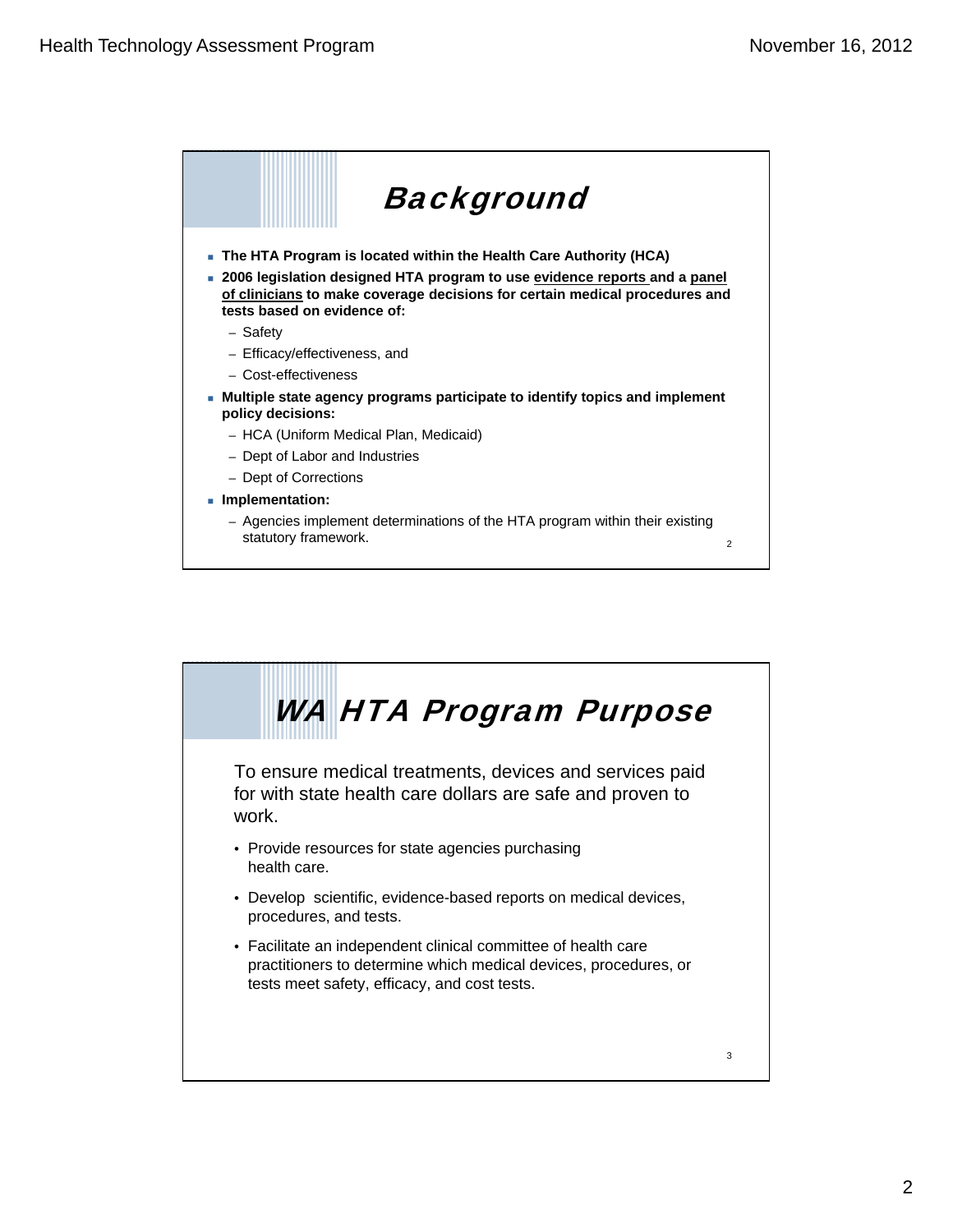

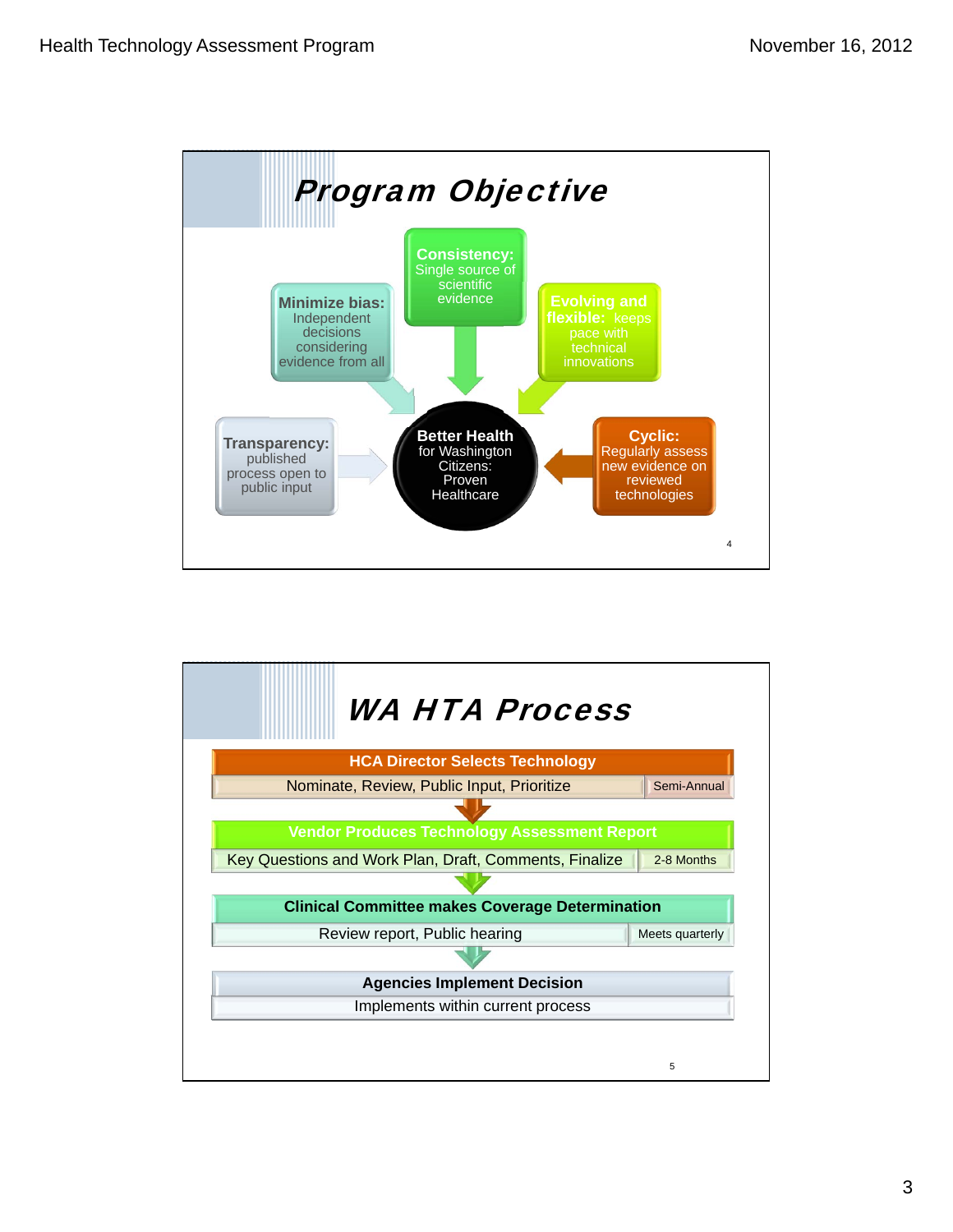

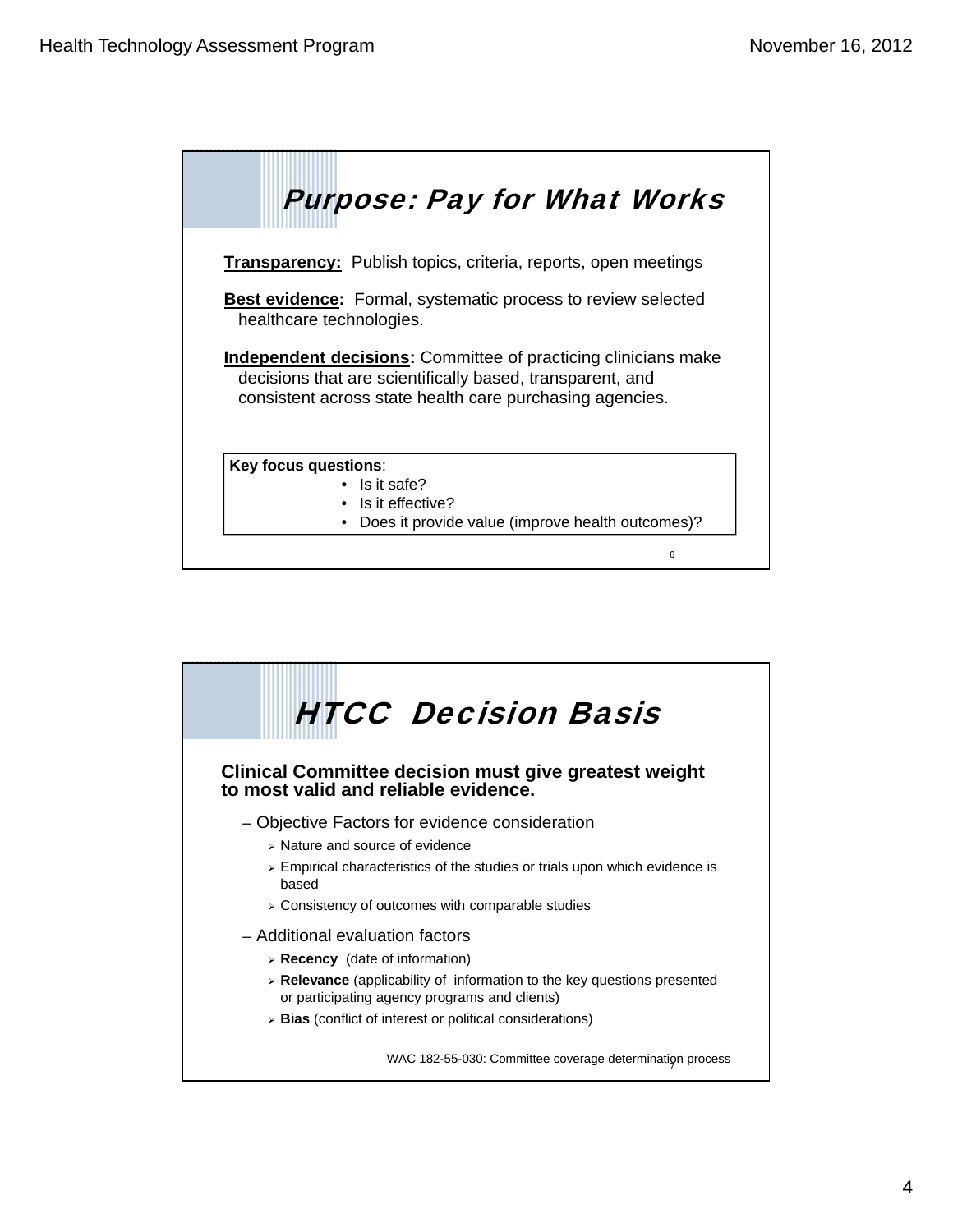

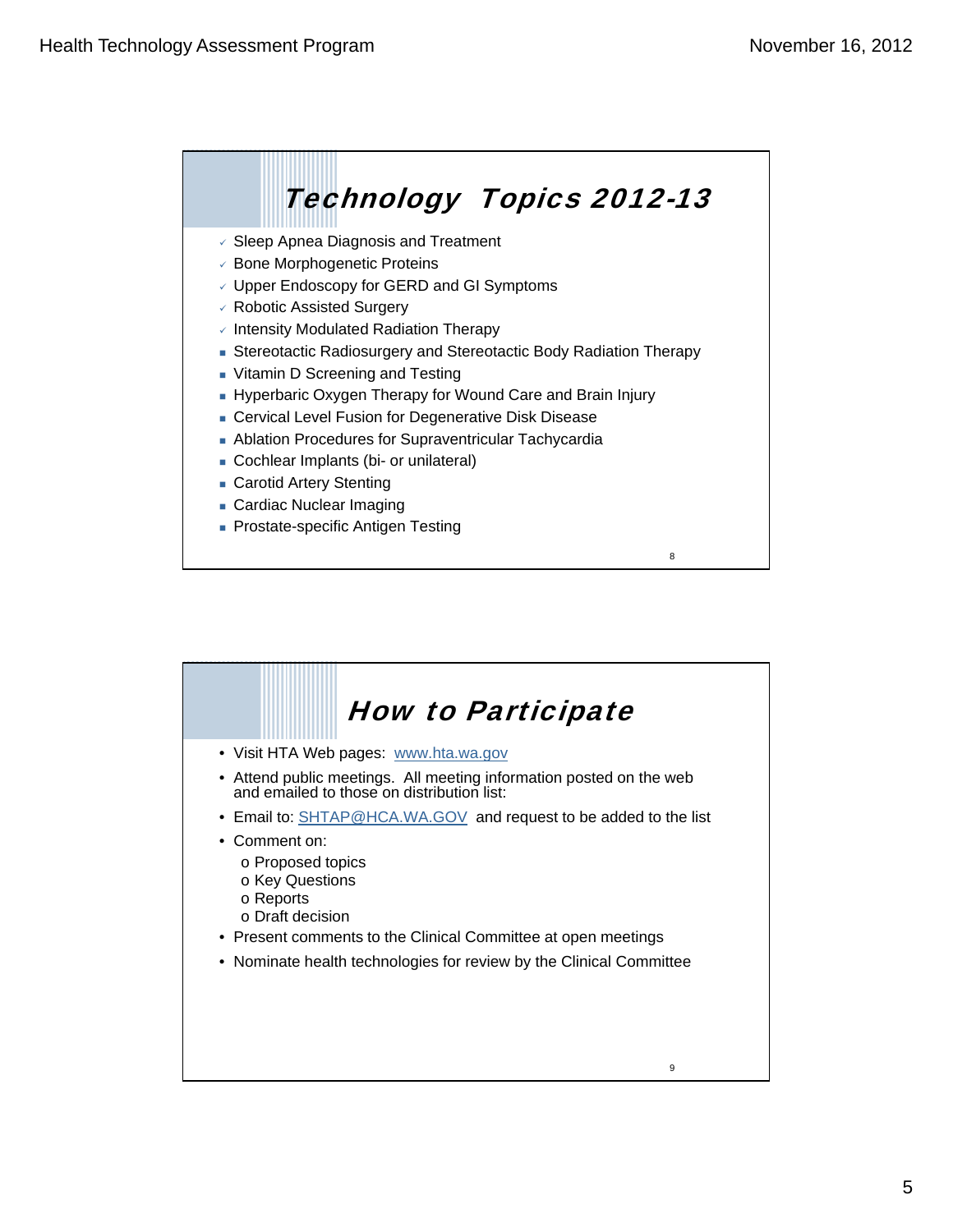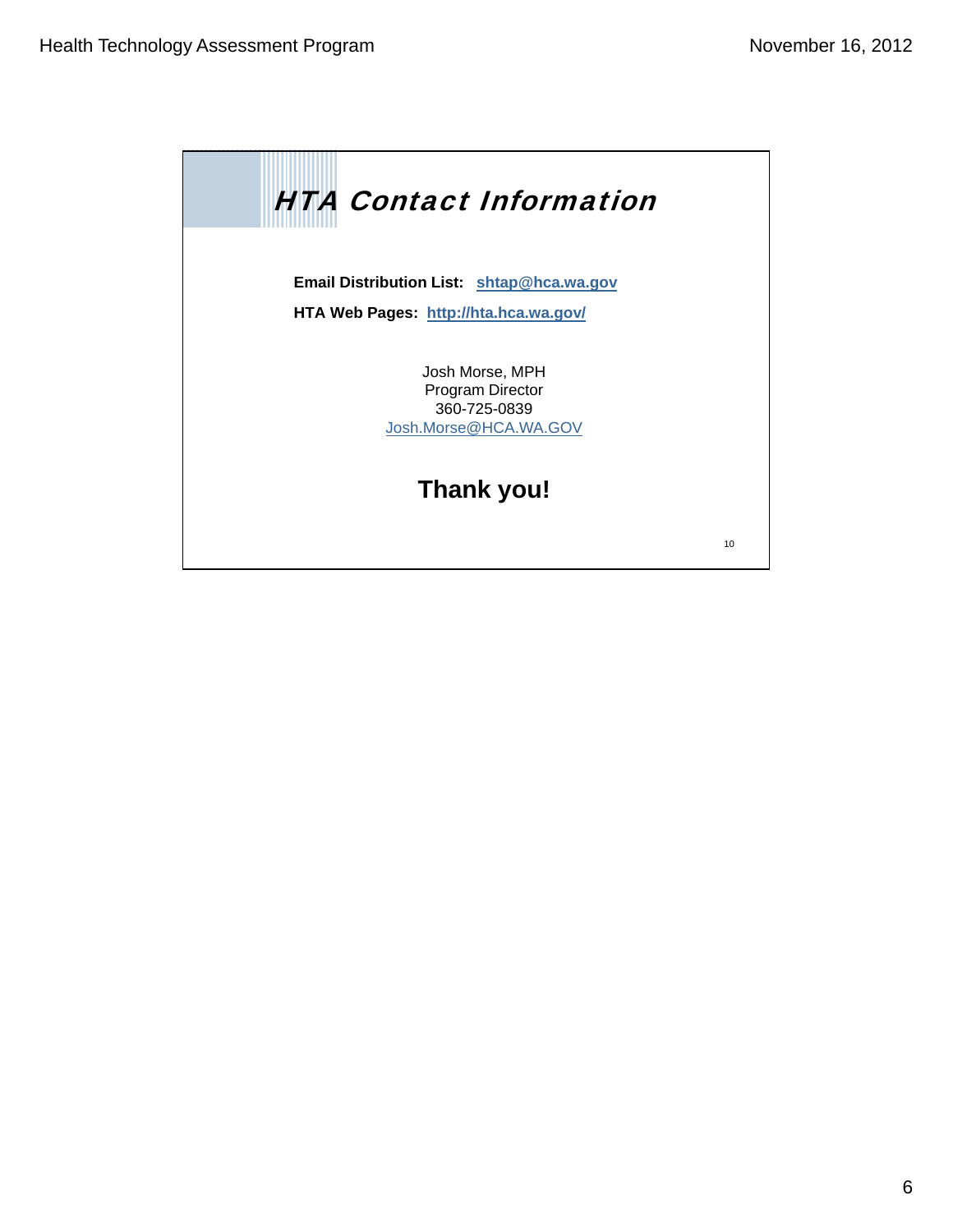

**Health Technology Clinical Committee Date: September 21, 2012 Time: 8:00 am – 12:00 pm Location: SeaTac Airport Conference Center Adopted:** 

**Meeting materials and transcript are available on the HTA website at:**

http://www.hta.hca.wa.gov/past\_materials.html

## **HTCC MINUTES**

**Members Present:** C. Craig Blackmore MD, MPH; Marie-Annette Brown PhD, RN; Joann Elmore, MD MPH; David McCulloch, MD; Carson E. Odegard DC, MPH; Richard C. Phillips MD, MS, MPH; Seth Schwartz MD, MPH; Michelle Simon PhD, ND; Michael Souter MB, Ch-B, DA, Christopher Standaert, MD; Kevin Walsh MD

## **Members Absent:** None

## **HTCC FORMAL ACTION**

- **1. Call to Order:** Dr. Blackmore, Chair, called the meeting to order. Sufficient members were present to constitute a quorum.
- **2. May 18 Meeting Minutes:** Chair referred members to the draft minutes; motion to approve and second, and adopted by the committee.

*Action: Ten committee members approved the March 16, 2012 meeting minutes. One member abstained.* 

**3. Upper Endoscopy with GERD Symptoms Draft Findings & Decision:** Chair referred members to the draft findings and decision and called for further discussion or objection.

The Upper Endoscopy with GERD Symptoms Draft Findings & Decision was approved and adopted by the committee.

*Action: Ten committee members approved the Upper Endoscopy with GERD Symptoms Draft Findings & Decision document. One member abstained.*

**4. Robotic Assisted Surgery Draft Findings & Decision:** Chair referred members to the draft findings and decision and called for further discussion or objection.

The Robotic Assisted Surgery Draft Findings & Decision was approved and adopted by the committee.

*Action: Ten committee members approved the Robotic Assisted Surgery document. One member abstained.*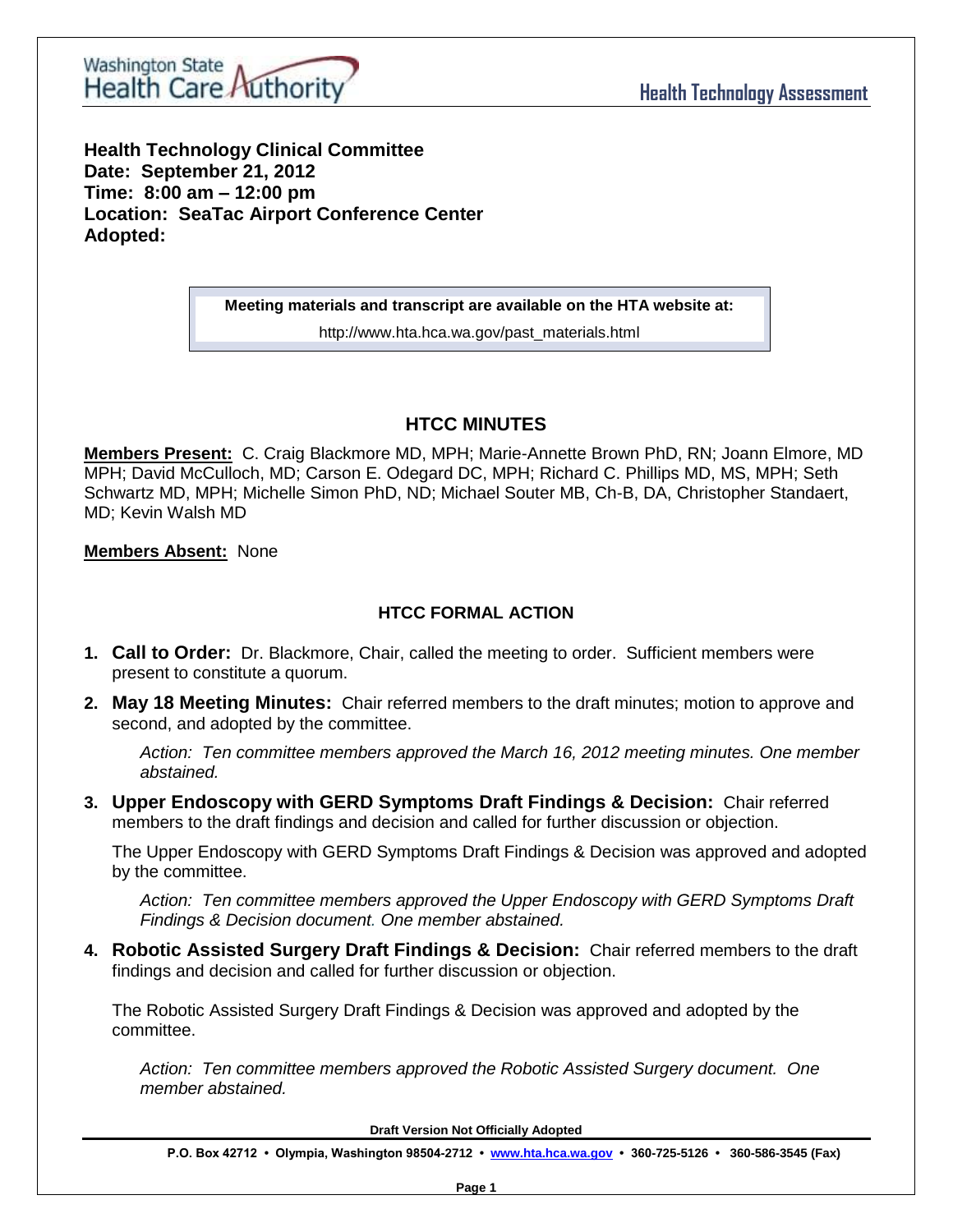## **5. Intensity Modulated Radiation Therapy:**

## Scheduled and Open Public Comment :

The Chair called for public comments.

- Scheduled Public Comments: Seven stakeholders scheduled time for public comments.
- Open Public Comments:
	- $\circ$  John Rieke, MD, American Society of Radiation Oncology, Medical Director, MultiCare Regional Cancer Center
	- $\circ$  George Laramore, MD, University of Washington Medical Center, Seattle Cancer Care Alliance
	- o Kenneth Russell, MD, University of Washington Medical Center, Seattle Cancer Care Alliance
	- o Jason Rockhill, MD, University of Washington Medical Center, Seattle Cancer Care Alliance
	- o Ralph Ermoian, MD, University of Washington Medical Center, Seattle Cancer Care Alliance
	- o Edward Kim, MD, University of Washington Medical Center, Seattle Cancer Care Alliance
	- o Joseph Hartman, MD, RadiantCare Radiation Oncology LLC
- Written public comments: One stakeholder provided written comment to the committee.
	- o Huong Pham, MD, Section Head, Radiation Oncology, Virginia Mason Medical Center

## Agency Utilization and Outcomes:

Jeff Thompson MD, MPH Chief Medical Officer, Health Care Authority, presented the state agency utilization rates for Intensity Modulated Radiation Therapy to the committee. The full presentation is published with September 21 [meeting materials.](http://www.hta.hca.wa.gov/past_materials.html)

### Vendor Report and HTCC Q & A:

The Chair introduced the clinical expert, Martin Fuss MD, professor and Vice Chair, Director Program in Image-guided Radiation Therapy, Department of Radiation Medicine, Oregon Health & Science University.

Edgar E. Clark MD, MHA of the Center for Evidence-based Policy, Oregon Health and Science University, presented the evidence review addressing Intensity Modulated Radiation Therapy. The full presentation is published with [September 21 meeting materials.](http://www.hta.hca.wa.gov/past_materials.html)

### Committee Discussion and Decision

The HTCC reviewed and considered the Intensity Modulated Radiation Therapy technology assessment report and information provided by the state agencies. They also heard comments from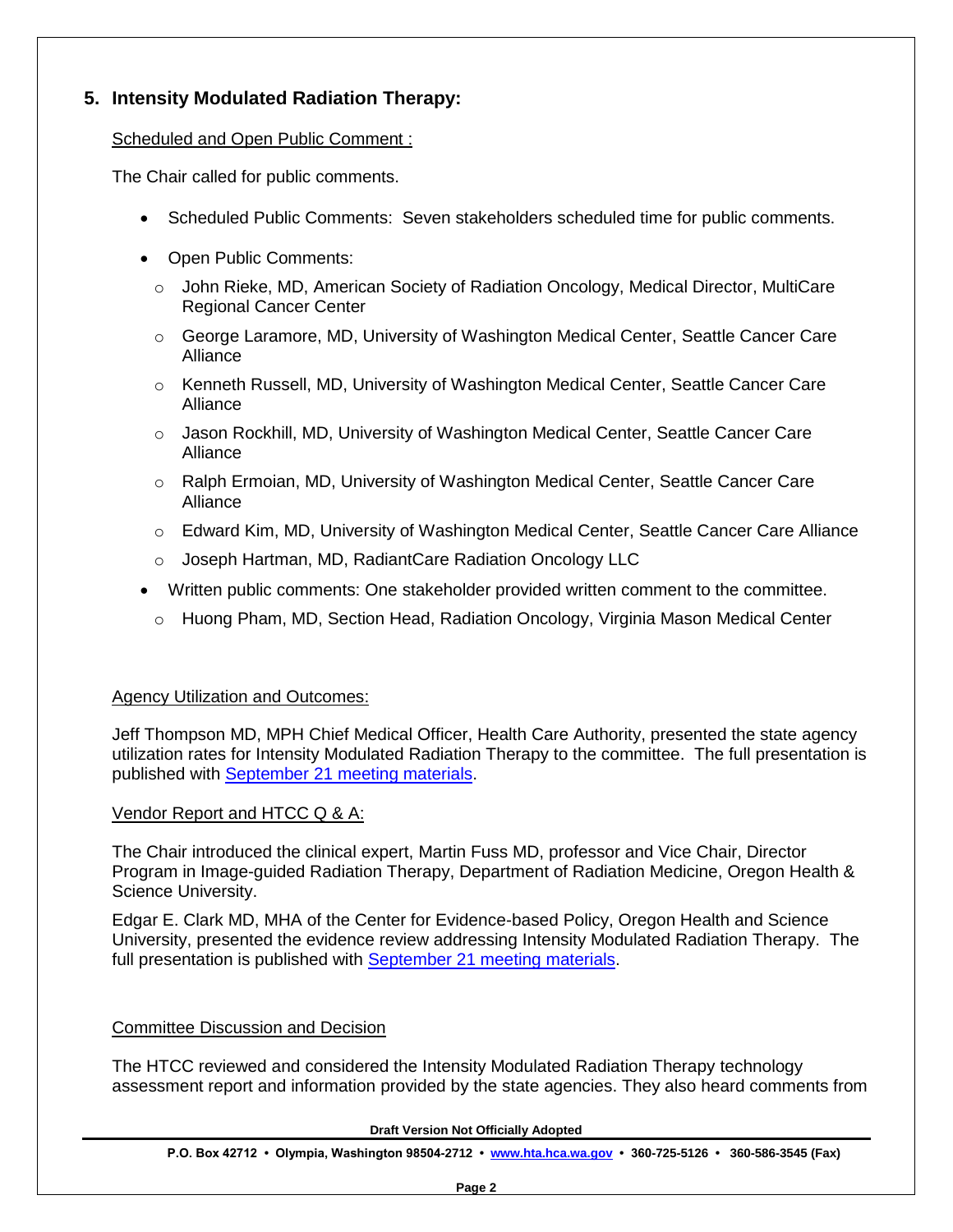the evidence reviewer, the clinical expert, the public, and agency medical directors. The committee considered all the evidence and gave greatest weight to the evidence it determined, based on objective factors, to be the most valid and reliable.

| <b>HTCC Committee Coverage Determination Vote</b> |                       |                            |                                                   |
|---------------------------------------------------|-----------------------|----------------------------|---------------------------------------------------|
|                                                   | <b>Not</b><br>covered | Covered<br>Unconditionally | <b>Covered Under</b><br><b>Certain Conditions</b> |
| Intensity Modulated Radiation Therapy             |                       |                            | 10                                                |

- *Discussion:* The Chair called for discussion of conditions of coverage for Intensity Modulated Radiation Therapy following the majority voting for coverage. The following conditions were discussed and approved by a majority of the clinical committee:
- *Limitations of Coverage:* Intensity Modulated Radiation Therapy is a covered benefit for the following conditions:
	- o Head and neck cancers;
	- o Prostate cancer;
	- $\circ$  To spare adjacent critical structures to prevent toxicities within expected life span; or
	- $\circ$  Undergoing treatment in the context of evidence collection /submission of outcome data (e.g., registry, observational study).

The committee checked for availability of a Medicare decision. The Centers for Medicare and Medicaid Services have no published national coverage determinations (NCD) for Intensity Modulated Radiation Therapy.

## **6. The Chair called for further comments. Meeting adjourned.**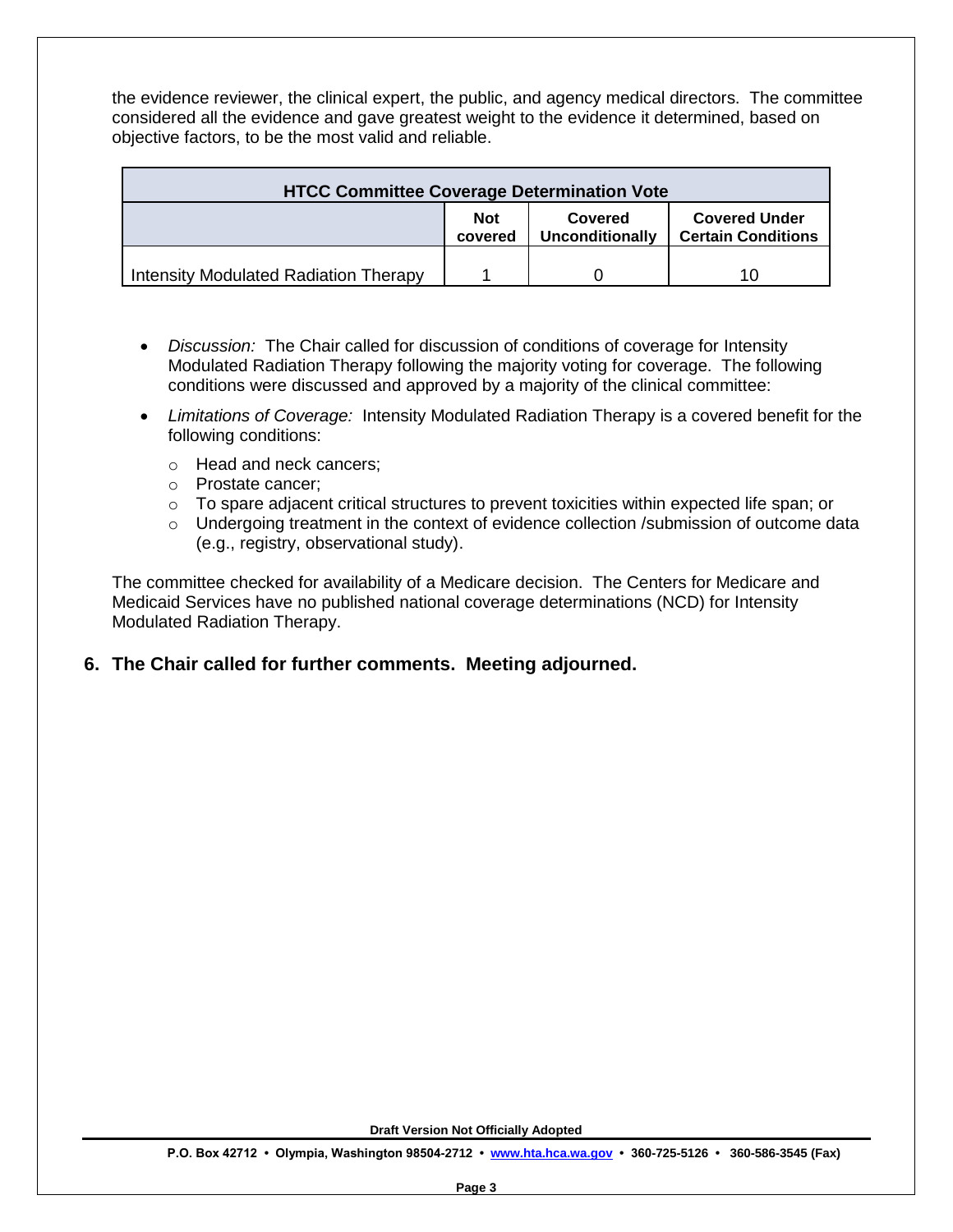## **Health Technology Clinical Committee Draft Findings and Decision**

**Topic: Intensity Modulated Radiation Therapy (IMRT) Meeting Date: September 21, 2012 Final Adoption:**

## **Number and Coverage Topic:**

20120921A – Intensity Modulated Radiation Therapy

### **HTCC Coverage Determination:**

Intensity Modulated Radiation Therapy is a **covered benefit with conditions** consistent with the criteria identified in the reimbursement determination.

## **HTCC Reimbursement Determination:**

#### Limitations of Coverage

Intensity Modulated Radiation Therapy (IMRT) is covered for:

- 1. Head and neck cancers;
- 2. Prostate cancer;
- 3. To spare adjacent critical structures to prevent toxicities within expected life span; Or
- 4. Undergoing treatment in the context of evidence collection/submission of outcome data (e.g., registry, observational study)**.**

#### Non-Covered Indicators

 $\bullet$  N/A

### **Agency Contact Information**

| <b>Agency</b>                               | <b>Phone Number</b> |
|---------------------------------------------|---------------------|
| Labor and Industries                        | 1-800-547-8367      |
| Public Employees Health Plan                | 1-800-200-1004      |
| Health and Recovery Services Administration | 1-800-562-3022      |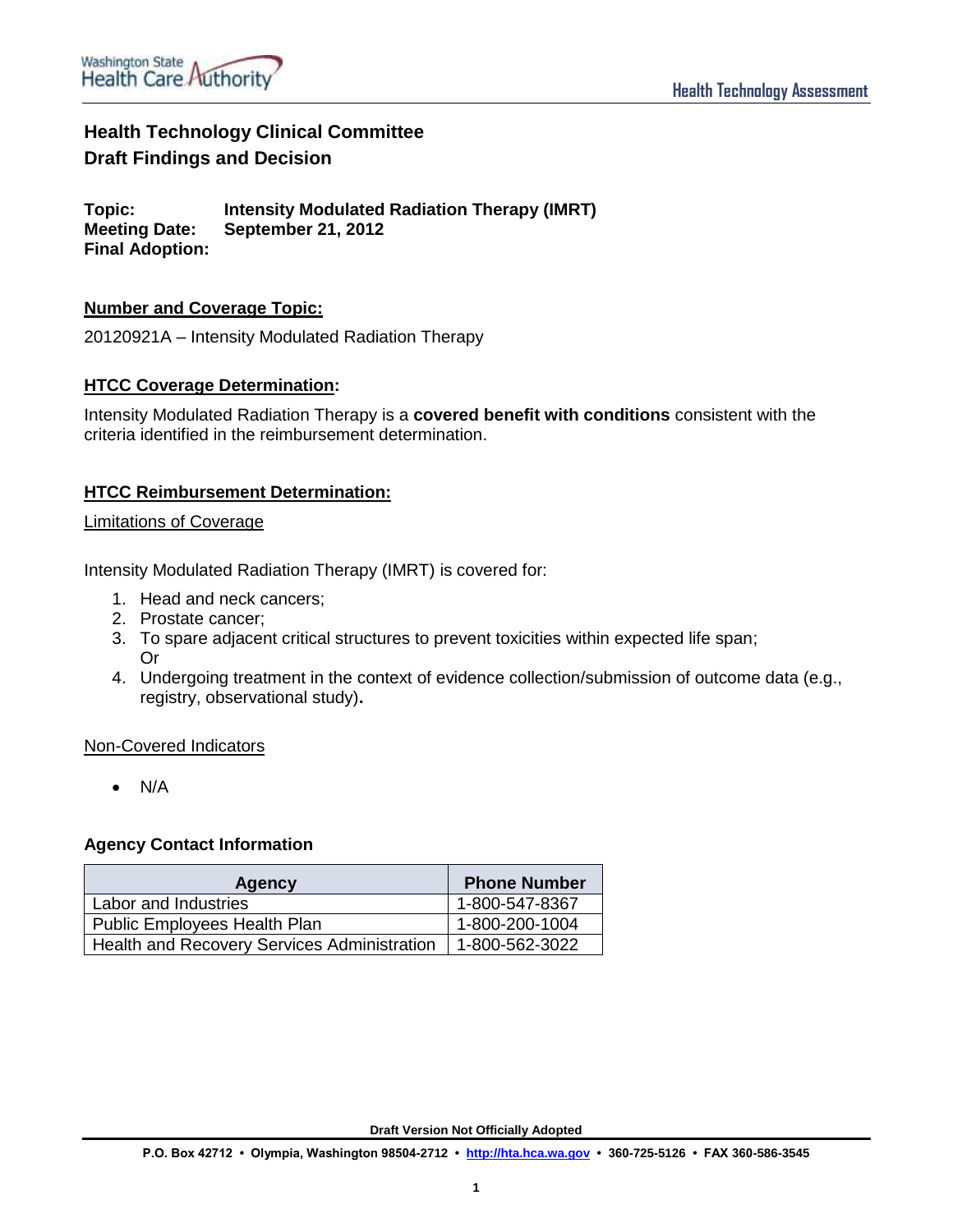**Meeting materials and transcript are available on the HTA website at:** [http://www.hta.hca.wa.gov/past\\_materials.html](http://www.hta.hca.wa.gov/past_materials.html)

### **Committee Decision:**

Based on the deliberations of key health outcomes, the committee decided that it had the most complete information: a comprehensive and current evidence report, public comments, and agency and state utilization information. The committee concluded that the current evidence on Intensity Modulated Radiation Therapy demonstrates that there is sufficient evidence to cover with conditions. The committee considered all the evidence and gave greatest weight to the evidence it determined, based on objective factors, to be the most valid and reliable. Based on these findings, the committee voted to cover with conditions Intensity Modulated Radiation Therapy.

### **Intensity Modulated Radiation Therapy Coverage Vote:**

| <b>HTCC Committee Coverage Determination Vote</b> |                    |                            |                                                   |
|---------------------------------------------------|--------------------|----------------------------|---------------------------------------------------|
|                                                   | <b>Not Covered</b> | Covered<br>Unconditionally | <b>Covered Under</b><br><b>Certain Conditions</b> |
| Intensity Modulated Radiation Therapy             |                    |                            | 10                                                |

#### **Discussion**

The Chair called for discussion on conditions for use of Intensity Modulated Radiation Therapy due to the majority voting for coverage with conditions. The following conditions were discussed and approved by a majority:

#### Limitations of Coverage

Intensity Modulated Radiation Therapy (IMRT) is covered for:

- Head and neck cancers:
- Prostate cancer;
- To spare adjacent critical structures to prevent toxicities within expected life span; or
- Undergoing treatment in the context of evidence collection /submission of outcome data (e.g., registry, observational study)

## **Action**

The committee Chair directed HTA staff to prepare a Findings and Decision document on Intensity Modulated Radiation Therapy reflective of the majority vote for final approval at the next public meeting.

The committee reviewed the evidence report for existing clinical guidelines and Centers for Medicare & Medicaid Services (CMS) decisions. CMS does not have a national coverage determination (NCD) for Intensity Modulated Radiation Therapy.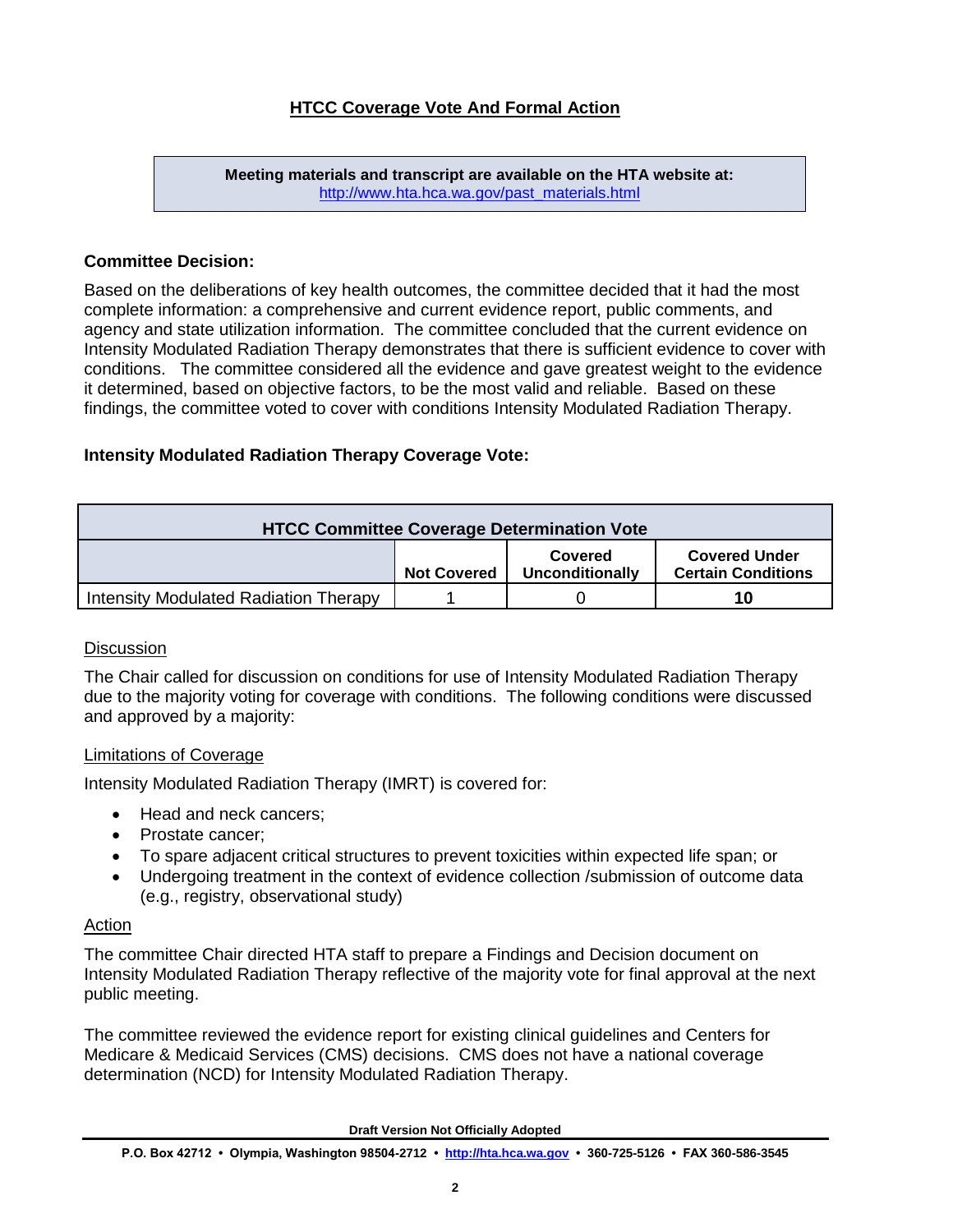## **Health Technology Clinical Committee Authority:**

Washington State's legislature believes it is important to use a science-based, clinician-centered approach for difficult and important health care benefit decisions. Pursuant to chapter 70.14 RCW, the legislature has directed the Washington State Health Care Authority (HCA), through its Health Technology Assessment (HTA) program, to engage in an evaluation process that gathers and assesses the quality of the latest medical evidence using a scientific research company and that takes public input at all stages.

Pursuant to RCW 70.14.110 a Health Technology Clinical Committee (HTCC) composed of eleven independent health care professionals reviews all the information and renders a decision at an open public meeting. The Washington State HTCC determines how selected health technologies are covered by several state agencies (RCW 70.14.080-140). These technologies may include medical or surgical devices and procedures, medical equipment, and diagnostic tests. HTCC bases its decisions on evidence of the technology's safety, efficacy, and cost effectiveness. Participating state agencies are required to comply with the decisions of the HTCC. HTCC decisions may be re-reviewed at the determination of the HCA Administrator.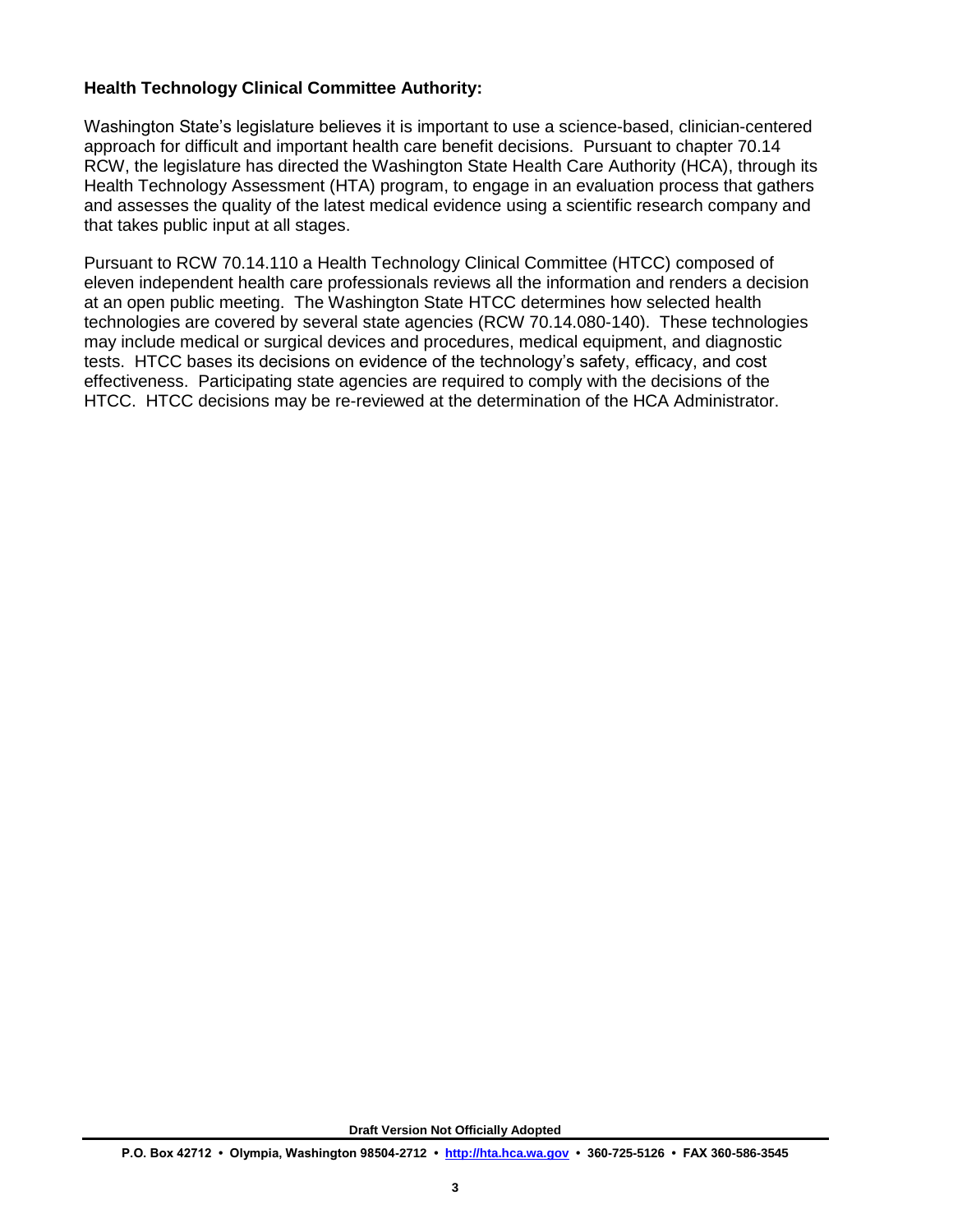# **Intensity Modulated Radiation Therapy**

## *Draft Findings & Decision Timeline and Overview of Comments*

The Health Technology Assessment (HTA) program received comments in response to the posted Health Technology Clinical Committee (HTCC) draft findings and decision on Intensity Modulated Radiation Therapy.

| Category                                     | <b>Comment Period</b><br>Oct $16 - 30$ , 2012 | <b>Cited</b><br><b>Evidence</b> |
|----------------------------------------------|-----------------------------------------------|---------------------------------|
| Patient, relative, and citizen               |                                               |                                 |
| Legislator and public official               |                                               | Ω                               |
| Health care professional                     |                                               | O                               |
| Industry & manufacturer                      |                                               | O                               |
| Professional society & advocacy organization |                                               | ი                               |
| Total                                        |                                               |                                 |

## **Comments with Evidence:**

None.

## **Comments without Evidence:**

None.